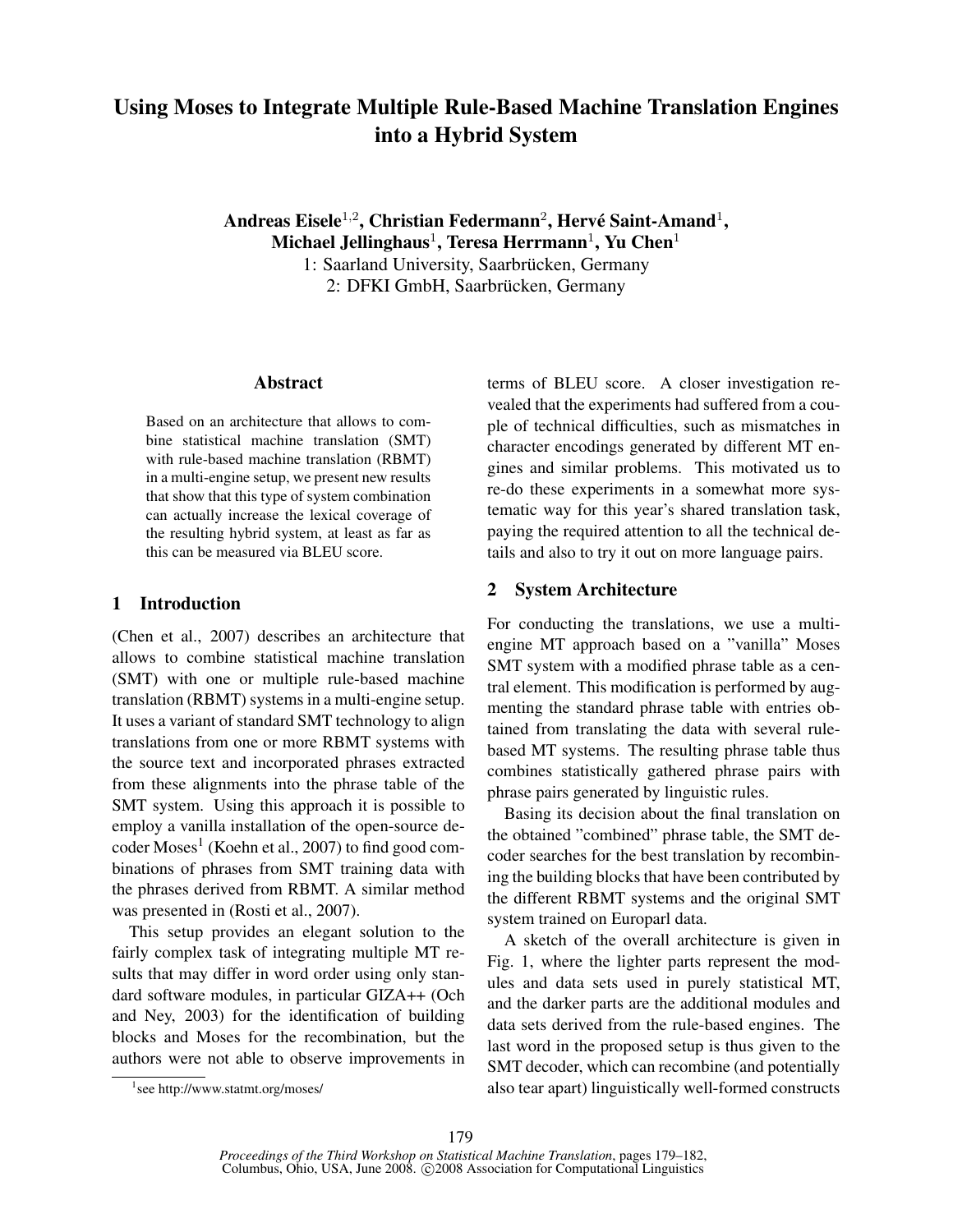

Figure 1: Hybrid architecture of the system

from the rule-based engines' output.

## 2.1 The Combined Phrase Table

The combined phrase table is built from the original Moses phrase table and separate phrase tables for each of the RBMT systems that are used in our setup. Since the original phrase table is created during the training process of the Moses decoder with the Europarl bilingual corpus as training material, it comprises general knowledge about typical constructions and vocabulary from the Europarl domain. Therefore, a standard Moses SMT system is, in principle, well adapted for input from this domain. However, it will have problems in dealing with vocabulary and structures that did not occur in the training data. The additional phrase tables are generated separately for each RBMT system from the source text and its translation by the respective system. By using a combined phrase table that includes the original Moses phrase table as well as the phrase tables from the RBMT systems, the hybrid system can both handle a wider range of syntactic constructions and exploit knowledge that the RBMT systems possess about the particular vocabulary of the source text.

### 3 Implementation

#### 3.1 MT Systems and Knowledge Sources

Apart from the Moses SMT system, we used a set of six rule-based MT engines that are partly available via web interfaces and partly installed locally. The web interfaces are provided by Altavista Babelfish (based on Systran), SDL, ProMT and Lucy (a recent offspring of METAL). All of them deliver significantly different output translations. Locally installed systems are OpenLogos (for German↔English, English→Spanish and English→French) and translatePro by lingenio (for German↔English). The language model for our primary setup is based on the Europarl corpus whereas the English Gigaword corpus served as training data for a contrastive setup that was created for the translation direction German→English only.

#### 3.2 Alignment of RBMT output

As already mentioned above, the construction of the RBMT system specific phrase tables is a major part of the overall system architecture. Such an RBMT phrase table is generated from a bilingual corpus consisting of the input text and its translation by the respective RBMT system. Because this corpus has the mere size of the text to be translated, it usually is not big enough to ensure the statistical methods for phrase table building of the Moses system to work. Therefore, we create the alignments between the RBMT input and output with help of another tool (Theison, 2007) that is based on knowledge learned in a previously conducted training phase with an appropriately bigger corpus. On the basis of the alignments created in this manner, the Moses training script provides a phrase table that consists of the source text vocabulary. These steps are carried out for each one of the six RBMT systems leading to six source text specific phrase tables which are then combined with the original Moses phrase table.

### 3.3 Combination of Phrase Tables

The combination process basically consists of the concatenation of the Moses phrase table and the previously created RBMT phrase tables with one minor adjustment: The phrase table resulting from this combination now also features additional columns indicating which system each phrase table entry originated from. For each new source text, the RBMT phrase tables have to be created from scratch and incorporated into a new combined phrase table.

#### 3.4 Tuning

The typical process for creating an SMT system with the Moses toolkit includes a tuning step in which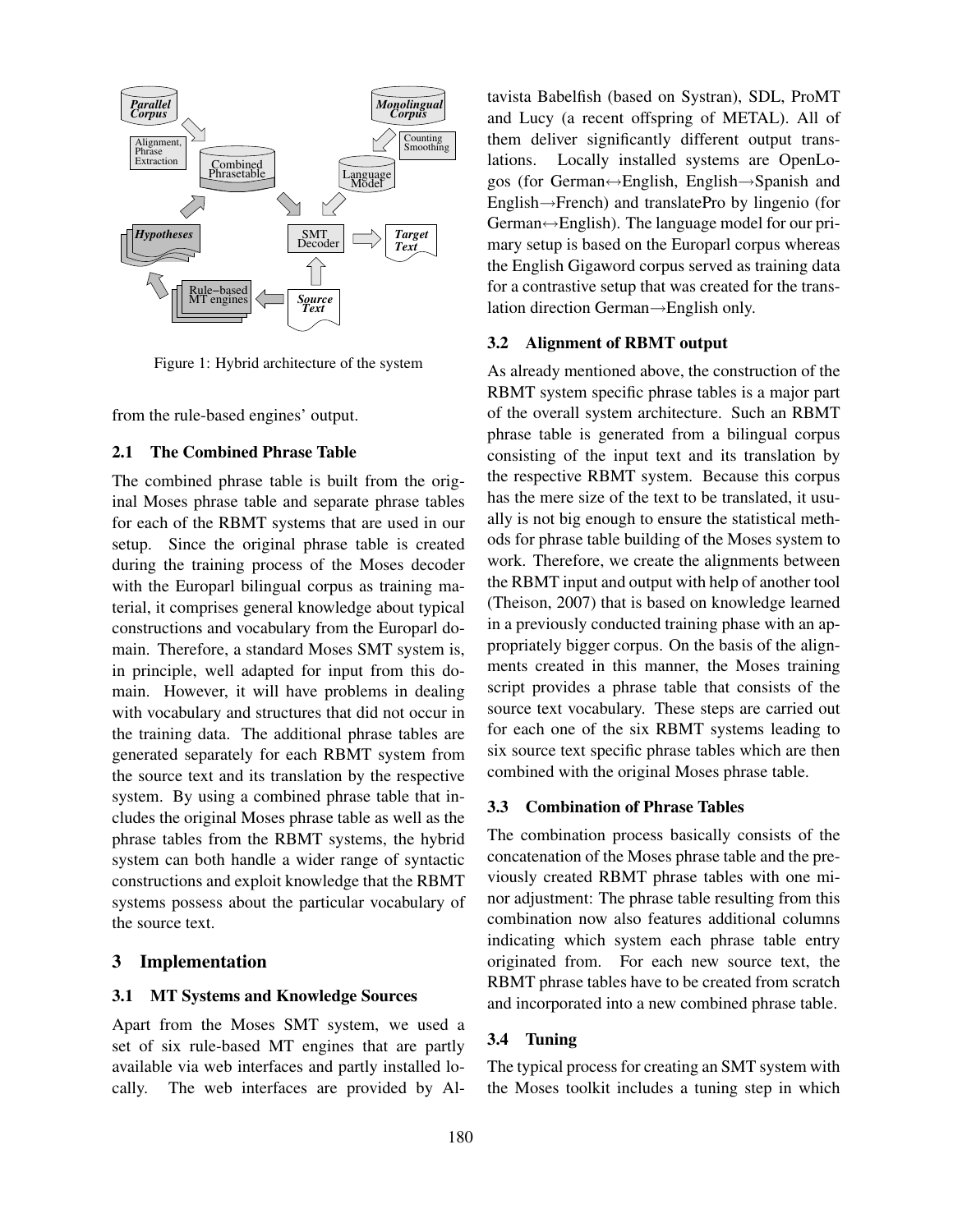|                   | Europarl |       |       |       |       |       |       | <b>NewsCommentary</b> |       |       |       |       |  |
|-------------------|----------|-------|-------|-------|-------|-------|-------|-----------------------|-------|-------|-------|-------|--|
|                   | de-en    | en-de | fr-en | en-fr | es-en | en-es | de-en | en-de                 | fr-en | en-fr | es-en | en-es |  |
| <b>SMT</b>        | 22.81    | 19.78 | 24.18 | 21.62 | 31.68 | 24.46 | 14.24 | 9.75                  | 11.60 | 12.24 | 17.27 | 14.48 |  |
| Hybrid            | 27.85    | 20.75 | 28.12 | 28.82 | 33.15 | 32.31 | 17.36 | 13.57                 | 17.66 | 20.71 | 22.16 | 22.55 |  |
| $RBMT1*$          | 13.34    | 11.09 |       | 17.19 |       | 18.63 | 14.90 | 12.34                 |       | 15.11 |       | 17.13 |  |
| RBMT <sub>2</sub> | 16.19    | 12.06 |       |       |       |       | 16.66 | 13.64                 |       |       |       |       |  |
| RBMT3             | 16.32    | 10.88 | 18.18 | 20.38 | 19.32 | 20.89 | 16.88 | 12.53                 | 17.20 | 18.82 | 19.00 | 19.98 |  |
| RBMT4             | 15.58    | 12.09 | 19.00 | 22.20 | 18.99 | 21.69 | 17.41 | 13.93                 | 17.73 | 20.85 | 19.14 | 21.70 |  |
| RBMT5             | 15.58    | 9.54  | 21.36 | 12.98 | 18.47 | 20.59 | 15.99 | 11.05                 | 18.65 | 19.49 | 20.50 | 20.02 |  |
| RBMT <sub>6</sub> | 13.96    | 9.44  | 17.16 | 18.91 | 18.01 | 19.18 | 15.08 | 10.41                 | 16.86 | 17.82 | 18.70 | 19.97 |  |

Table 1: Performance of baseline SMT system, our system and RBMT systems (BLEU scores)

the system searches for the best weight configuration for the columns in the phrase table while given a development set to be translated, and corresponding reference translations. In our hybrid setup, it is equally essential to conduct tuning since the combined phrase table we use contains 7 more columns than the original Moses phrase table. All these columns are given the same default weight initially and thus still need be to be tuned to more meaningful values. From this year's Europarl development data the first 200 sentences of each of the data sets dev2006, test2006, test2007 and devtest2006 were concatenated to build our development set. This set of 800 sentences was used for Minimum Error Rate Training (Och, 2003) to tune the weights of our system with respect to BLEU score.

#### 4 Results

In order to be able to evaluate our hybrid approaches in contrast to stand-alone rule-based approaches, we also calculated BLEU scores for the translations conducted by the RBMT systems used in the hybrid setup. Our hybrid system is compared to a SMT baseline and all the 6 RBMT systems that we used. Table 1 shows the evaluation of all the systems in terms of BLEU score (Papineni et al., 2002) with the best score highlighted. The empty cells in the table indicate the language pairs which are not available in the corresponding systems<sup>2</sup>. The SMT system is the one upon which we build the hybrid system. According to the scores, the hybrid system produces better results than the baseline SMT system in all cases. The difference between our system and the baseline is more significant for out-of-domain tests, where gaps in the lexicon tend to be more severe.

Figure 2 illustrates an example of how the hybrid system differs from the baseline SMT system and how it benefits from the RBMT systems. The example lists the English translations of the same German sentence (from News Commentary test set) from different systems involved in our experiment. Neither the word "Pentecost" nor its German translation "Pfingsten" has appeared in the training corpus. Therefore, the SMT baseline system cannot translate the word and chooses to leave the word as it is whereas all the RBMT systems translate the word correctly. The hybrid system appears to have the corresponding lexicon gap covered by the extra entries produced by the RBMT systems. On the other side, these additional entries may not always be helpful. The errors in RBMT outputs can be significant noise that destroys the correct information in the SMT system. In the example translation produced by the hybrid system, there is a comma missing after "in addition", which appears to be frequent in the RBMT outputs.

## 5 Outlook

The results reported in this paper are still somewhat preliminary in the sense that many possible (including some desirable) variants of the setup could not be tried out due to lack of time. In particular, we think that the full power of our approach on outof-domain test data can only be exploited with the help of large language models trained on out-ofdomain text, but could not yet try this systematically. Furthermore, the presence of multiple instances of

<sup>2</sup>The identities of respective RBMT systems are not revealed in this paper. RBMT1 is evaluated on the partial results produced due to some technical problems.